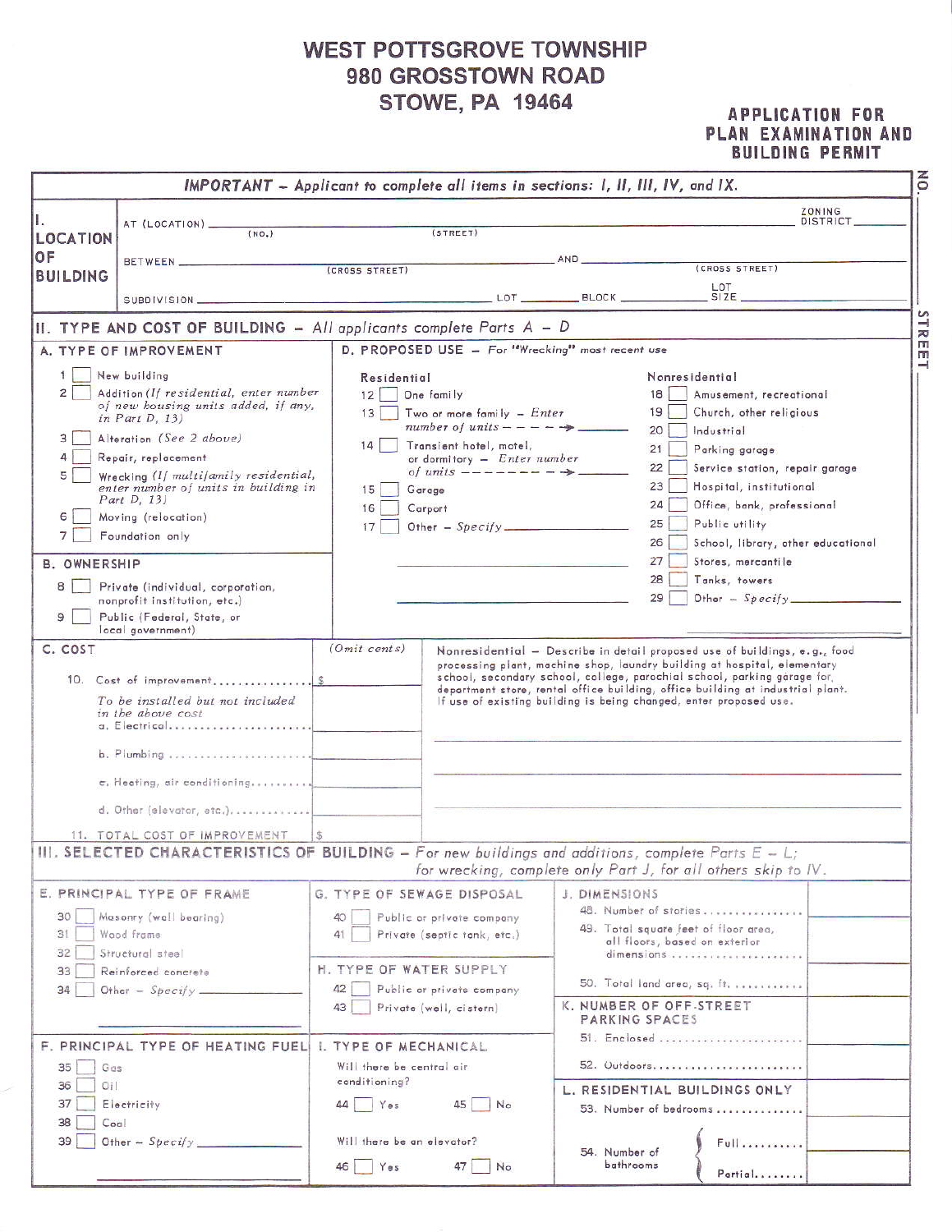| - 24 |
|------|
|      |
|      |
|      |
|      |
|      |
|      |
|      |
|      |
|      |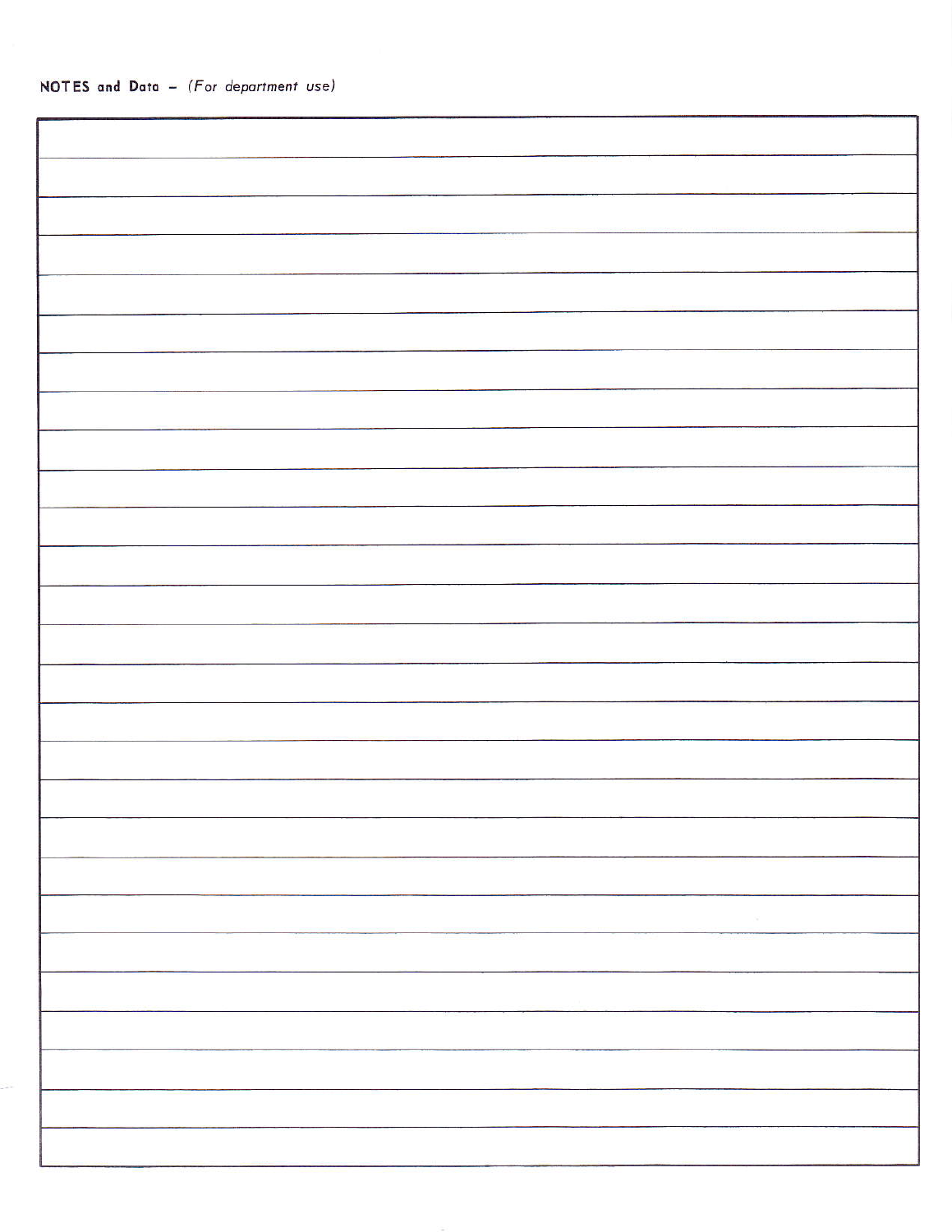| Name                     | Mailing address - Number, street, city, and State                                                                                                                                                                                                  | ZIP code                 | Tel. No.         |
|--------------------------|----------------------------------------------------------------------------------------------------------------------------------------------------------------------------------------------------------------------------------------------------|--------------------------|------------------|
| Owner or<br>Lessee       |                                                                                                                                                                                                                                                    |                          |                  |
| 2.<br>Contractor         |                                                                                                                                                                                                                                                    | Builder's<br>License No. |                  |
| Architect or<br>Engineer |                                                                                                                                                                                                                                                    |                          |                  |
|                          | I hereby certify that the proposed work is authorized by the owner of record and that I have been authorized by the owner to<br>make this application as his authorized agent and we agree to conform to all applicable laws of this jurisdiction. |                          |                  |
| Signature of applicant   | Address                                                                                                                                                                                                                                            |                          | Application date |

## DO NOT WRITE BELOW THIS LINE

| Plans Review Required | Check | Plan Review<br>Fee | Date Plans<br>Started | By | Date Plans<br>Approved | By | <b>Notes</b> |
|-----------------------|-------|--------------------|-----------------------|----|------------------------|----|--------------|
| <b>BUILDING</b>       |       |                    |                       |    |                        |    |              |
| <b>PLUMBING</b>       |       |                    |                       |    |                        |    |              |
| <b>MECHANICAL</b>     |       |                    |                       |    |                        |    |              |
| <b>ELECTRICAL</b>     |       |                    |                       |    |                        |    |              |
| OTHER                 |       |                    |                       |    |                        |    |              |

| Permit or Approval          | Check | Date<br>Obtained | Number | By | Permit or Approval   | Check | Date<br>Obtained | Number | By |
|-----------------------------|-------|------------------|--------|----|----------------------|-------|------------------|--------|----|
| <b>BOILER</b>               |       |                  |        |    | <b>PLUMBING</b>      |       |                  |        |    |
| <b>CURB OR SIDEWALK CUT</b> |       |                  |        |    | <b>ROOFING</b>       |       |                  |        |    |
| <b>ELEVATOR</b>             |       |                  |        |    | <b>SEWER</b>         |       |                  |        |    |
| <b>ELECTRICAL</b>           |       |                  |        |    | SIGN OR BILLBOARD    |       |                  |        |    |
| <b>FURNACE</b>              |       |                  |        |    | <b>STREET GRADES</b> |       |                  |        |    |
| <b>GRADING</b>              |       |                  |        |    | USE OF PUBLIC AREAS  |       |                  |        |    |
| OIL BURNER                  |       |                  |        |    | WRECKING             |       |                  |        |    |
| OTHER                       |       |                  |        |    | OTHER                |       |                  |        |    |

| <b>Building</b>             | FOR DEPARTMENT USE ONLY     |  |
|-----------------------------|-----------------------------|--|
| Building                    | Use Group                   |  |
| <b>Building</b>             | Fire Grading                |  |
| s<br>Permit Fee             | Live Loading                |  |
| Certificate of Occupancy \$ | Occupancy Load ____________ |  |
|                             | Approved by:                |  |
| Drain Tile                  |                             |  |
| s<br>Plan Review Fee        |                             |  |
|                             | TITLE                       |  |